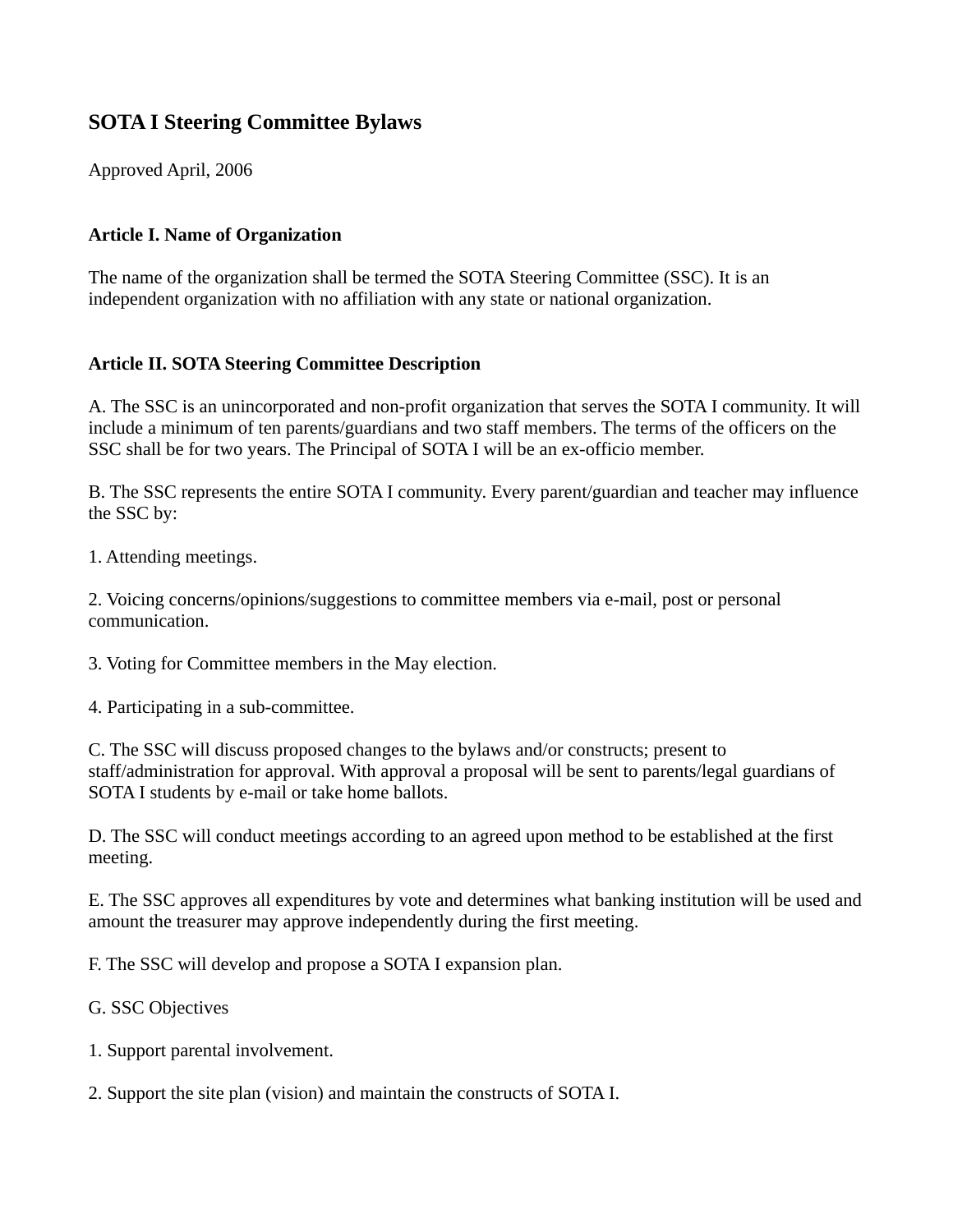- 3. Provide a format for investigating challenges and celebrating achievements.
- 4. Support SOTA staff and volunteers.

#### **Article III. Officers and their Duties**

The SOTA Steering Committee membership will include a minimum of ten parents/guardians and two staff members. The terms of the officers on the SSC shall be for two years. At the end of each officer's term, all business and/or records relating to the officer's duties should be closed and made known to the incoming officers. The Principal of SOTA I will be an ex-officio member.

- A. President (s)
- 1. Preside over all meetings of the SSC.

2. Call meetings of the SSC as required; determine the meeting agenda in consultation with members and the Principal.

- 3. Plan the meeting calendar.
- 4. Submit minutes to Principal in a timely manner.
- B. Vice President (s)

1. Perform the same duties as the President in his/her absence, represent the President when delegated to do so and perform duties as assigned by the President.

- 2. Assure the actions of the SSC are conducted in accordance with the bylaws.
- 3. Prepare documents to be sent home for election or an all school vote and a ballot/voting box.
- 4. Collect ballots/voting documents from classroom teachers and ballot/voting box after deadline.
- 5. Tabulate and certify election results to the SSC.
- 6. Perform other duties that may be assigned.
- C. Secretary(s)
- 1. Record the minutes of all meetings and submit to President in a timely manner.
- 2. Perform other duties that may be assigned.
- D. Treasurer(s)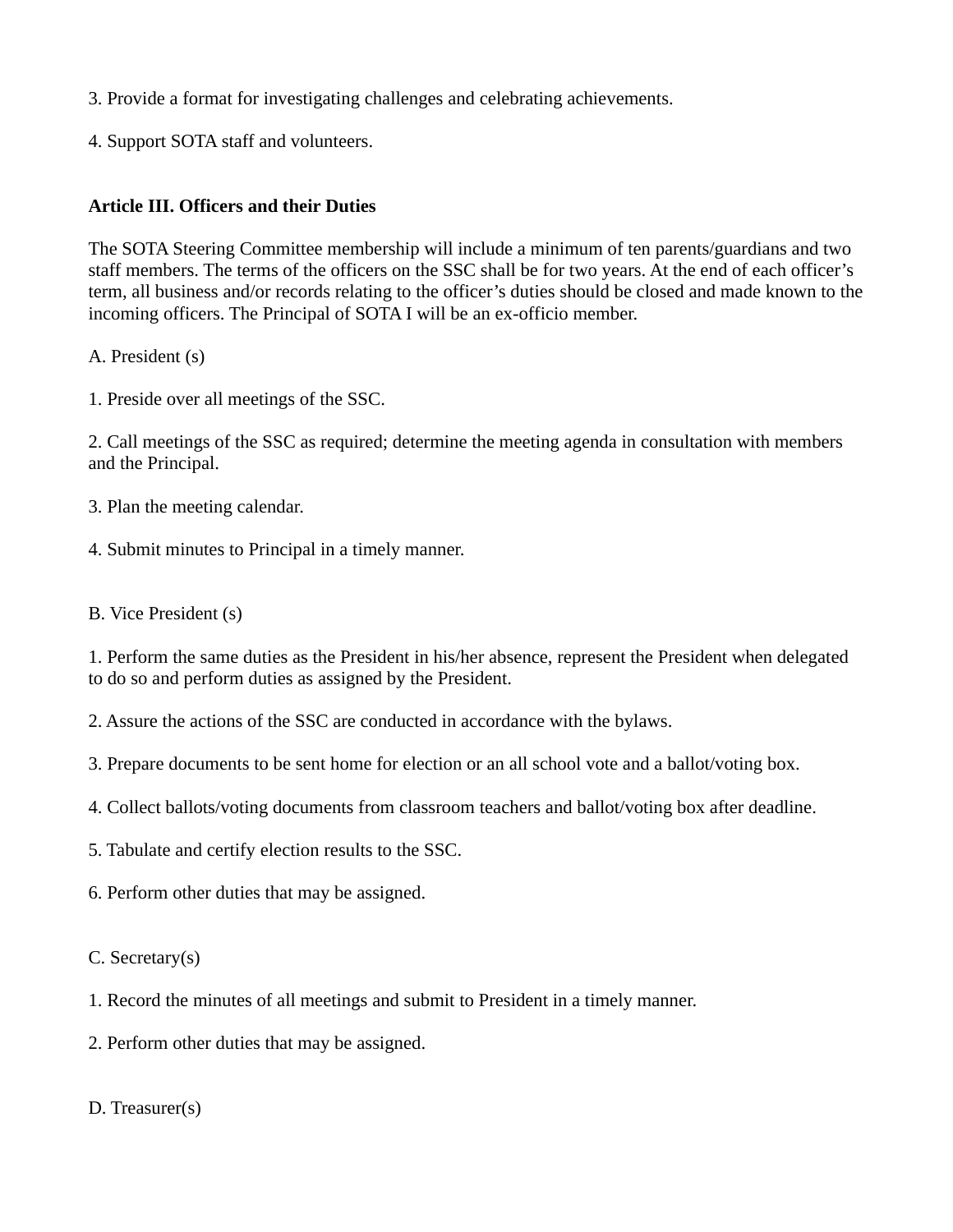1. Receive all money of the organization and keep accurate records of receipts and expenditures.

2. Pay out funds in accordance with the approval of the SSC.

3. Present financial report at all meetings of the organization and prepare an annual report for approval by the SSC.

- 4. Perform other duties that may be assigned.
- E. District-Wide Parent Representative(s)
- 1. Represent the organization and school on the District-Wide Parent Committee at their meeting.
- 2. Provide a report and solicit input at SSC meetings.
- 3. Contact alternate when unable to attend district meetings.
- 4. Perform other duties that may be assigned.
- F. Community Building Rep(s)
- 1. Develop community building events.

2. Organize parents to provide assistance with community building as needed. (Might include refreshments or Parent Mentor Program as an example).

- 3. Expenditures:
- a.) Submit budget proposal to the SSC prior to the event for approval.
- b.) Submit all last minute unexpected expenditures to the President for approval.
- c.) Submit receipts to treasurer.
- 4. Perform other duties that may be assigned.
- G. Fundraising Officer(s)
- 1. Coordinate all fundraising activities.
- 2. Submit a proposal for fundraising activities to be approved by the SSC.
- 3. Perform other duties that may be assigned.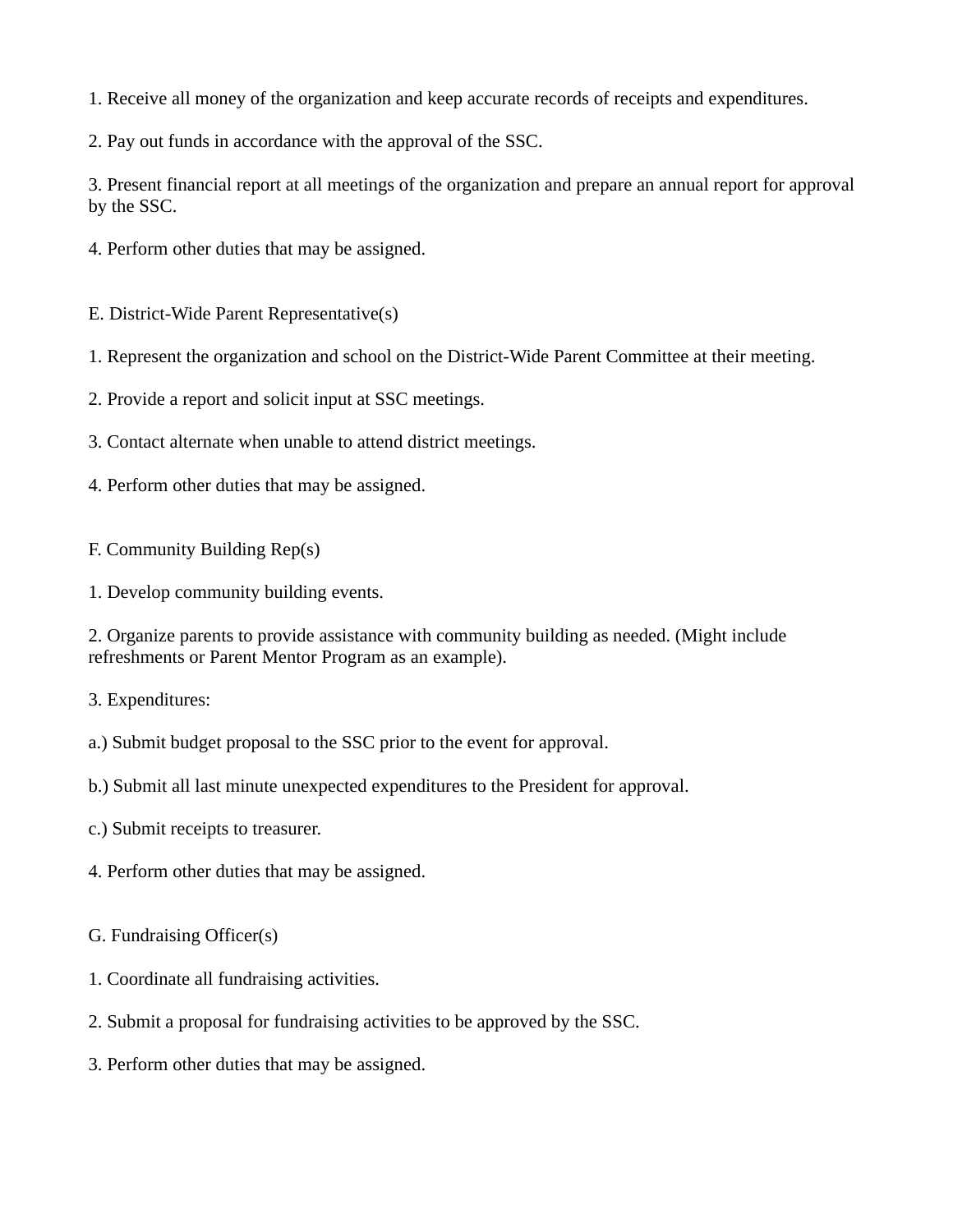- H. Volunteer Coordinator(s)
- 1. Solicit input from staff on their volunteer needs.
- 2. Solicit parent volunteers and create a talent bank.
- 3. Schedule parent volunteers.
- 4. Perform other duties that may be assigned.
- I. Teacher Representatives (2)
- 1. Serve as a liaison between the SSC and the teachers.
- 2. Obtain input from teachers on issues as directed by the SSC.
- 3. Provide information about the school to the SSC and the parents/guardians.
- 4. Coordinate parent education programs such as SOTA's Community School.
- J. Technology Officer(s)
- 1. Maintain SOTA I's web site.
- 2. Act as liaison between SOTA I and SOTA II regarding websites.
- 3. Act as a resource on technology issues.
- 4. Perform other duties that may be assigned.

K. Yearbook Officer(s)

1. Compile pictures throughout year of children in class and school functions, collected from teachers and parents.

- 2. Determine company to assemble yearbook in consultation with Principal.
- 3. Handle order forms and distribution of yearbook.
- 4. Perform other duties that may be assigned.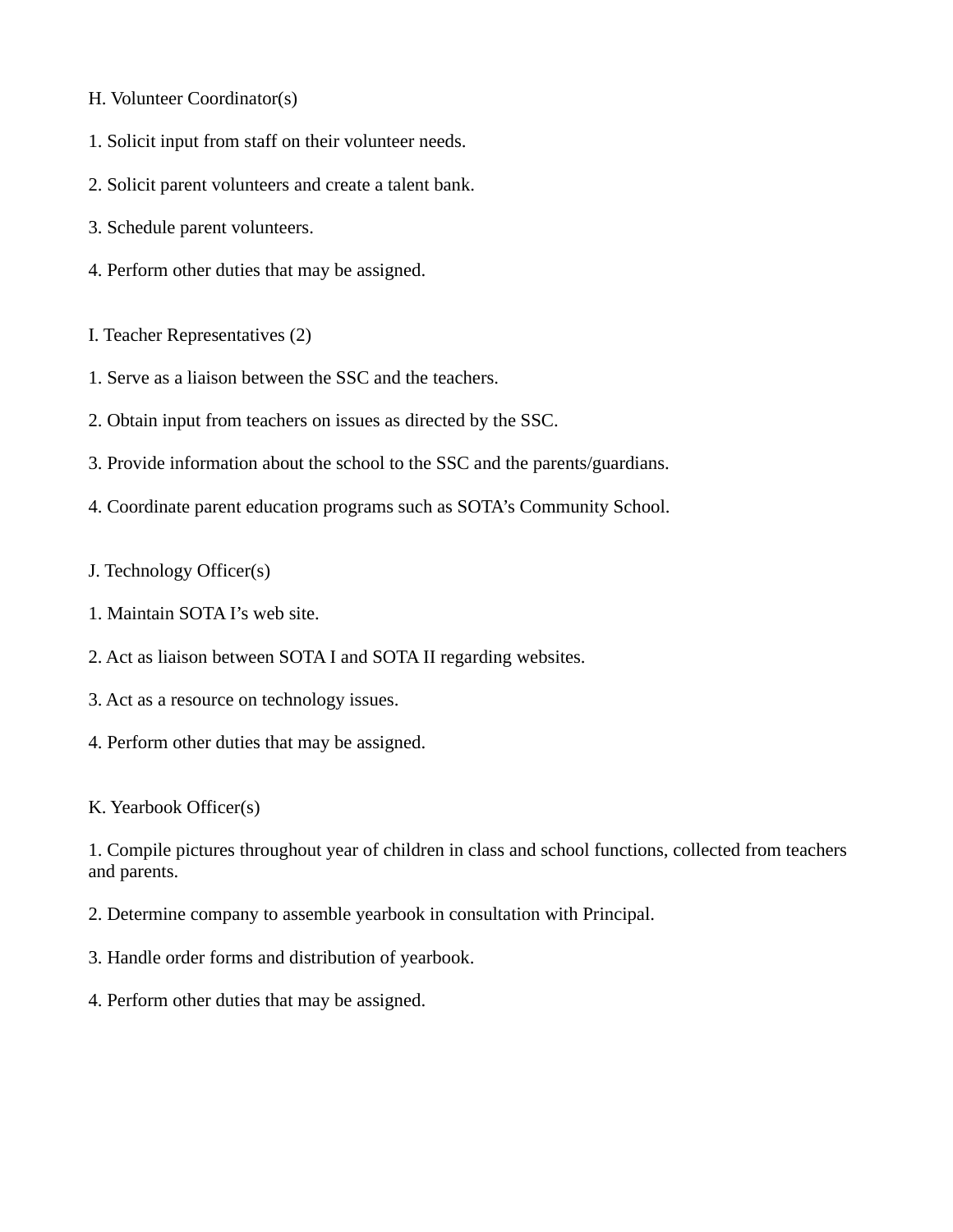### **Article IV: Meetings**

A. The SSC shall hold regularly scheduled meetings as determined by the President. These are usually held once a month.

B. Special meetings may be called by the President.

C. A quorum of the SSC shall consist of a majority of the total SSC officers in that given year.

D. Items may be presented to the President and/or Principal to be placed on the agenda prior to the meeting or they may present items during the open forum at the end of the SSC monthly meeting.

#### **Article V. Electing Officers**

A. Any parent/guardian that has a child attending SOTA I is eligible to self-nominate or be nominated /elected to an office on the SSC.

B. Procedure:

1. Call for nominations will be sent home to parents/guardian prior to elections to fill that year's open slate.

2. If each position comes back with one nomination, then the slate is full and a vote will not be needed.

3. If a position is empty on the slate of officers, then any position with two nominees will be asked if they would consider the open position or another call for nominations will take place.

4. If a position remains empty, the SSC will search for an appointment officer or keep the position open.

5. If any position comes back with two nominees, they will be asked to share the position.

6. If they will share the position, then the slate is complete and no vote will be needed. If not, then a vote will take place

7. If any position comes back with three nominees, they will be asked if one person would fill an open position (if available) and two nominees will share the position.

8. If they will not share the position or move to an open slot, a vote will take place. The number to fill the position will be determined prior to election.

9. If any position comes back with greater than three nominees, they will be asked if they would move to an open position (if available).

10. Then an election will take place. The number to fill the position will be determined prior to election.